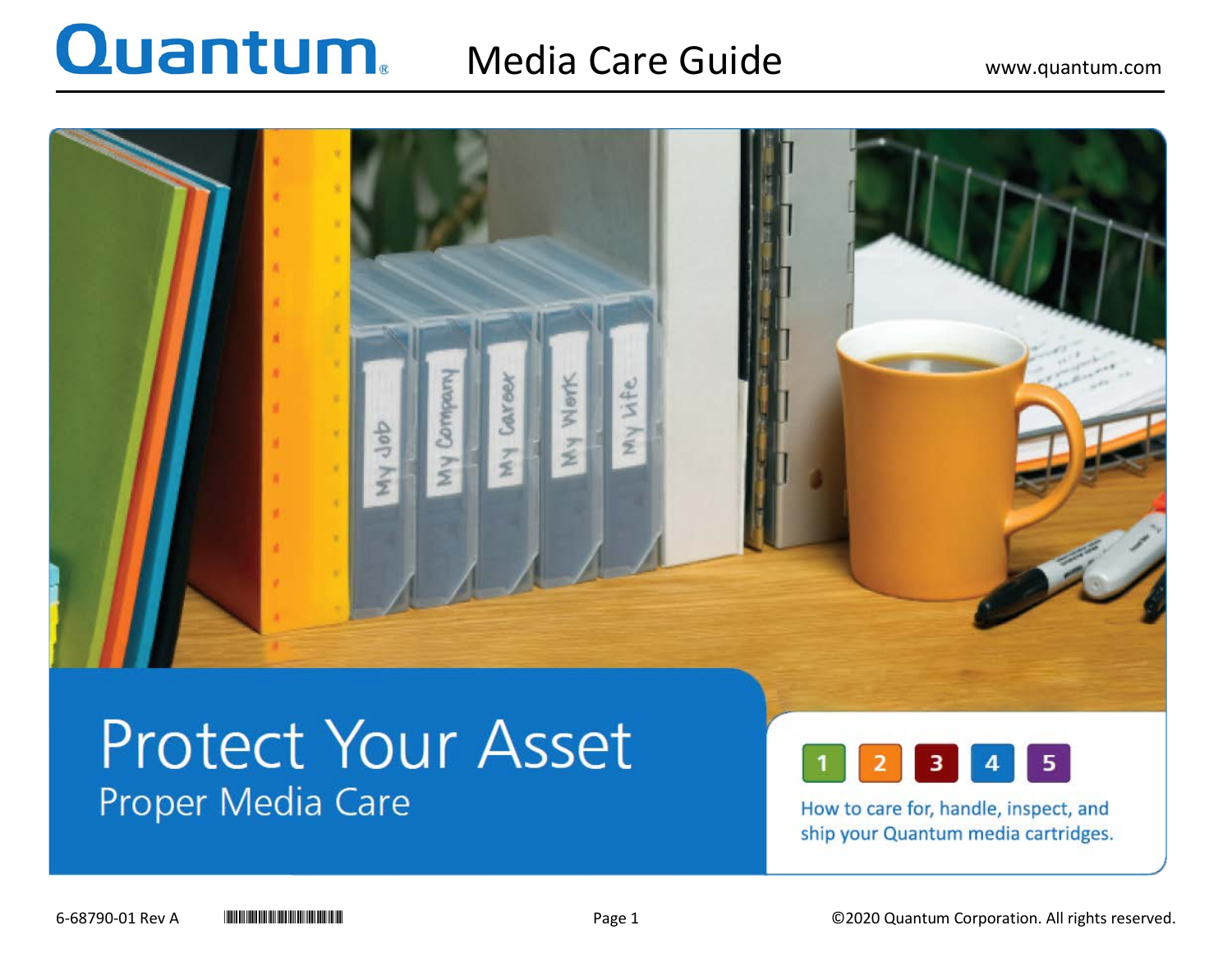### Why Media Care Is Important

Quantum media cartridges are engineered to be reliable, robust, and durable. They are manufactured to withstand up to a million head passes, and have an archive life of up to 30 years.

The safety of your data relies on proper handling. Follow the guidelines in this booklet to get the most from your tape.

| $\mathbf 1$                                 | 2                                                                                                                                   | $\overline{3}$                                                                                                       | 4                                    | 5                                                       |
|---------------------------------------------|-------------------------------------------------------------------------------------------------------------------------------------|----------------------------------------------------------------------------------------------------------------------|--------------------------------------|---------------------------------------------------------|
| <b>Get to Know</b><br><b>Your Cartridge</b> | <b>Media Care</b><br>Overview                                                                                                       | Visual<br>Inspection                                                                                                 | Shipping<br>Cartridges               | <b>Quick Guide: Dos</b><br>and Don'ts                   |
| • Cartridge features                        | • Protecting your<br>cartridge<br>• If you drop your<br>cartridge<br>• Proper storage<br>conditions<br>• Labeling your<br>cartridge | • When to perform a<br>visual inspection<br>• Performing a visual<br>inspection<br>• Spotting a damaged<br>cartridge | • How to pack and<br>ship cartridges | • A quick and easy<br>guide to caring for<br>your media |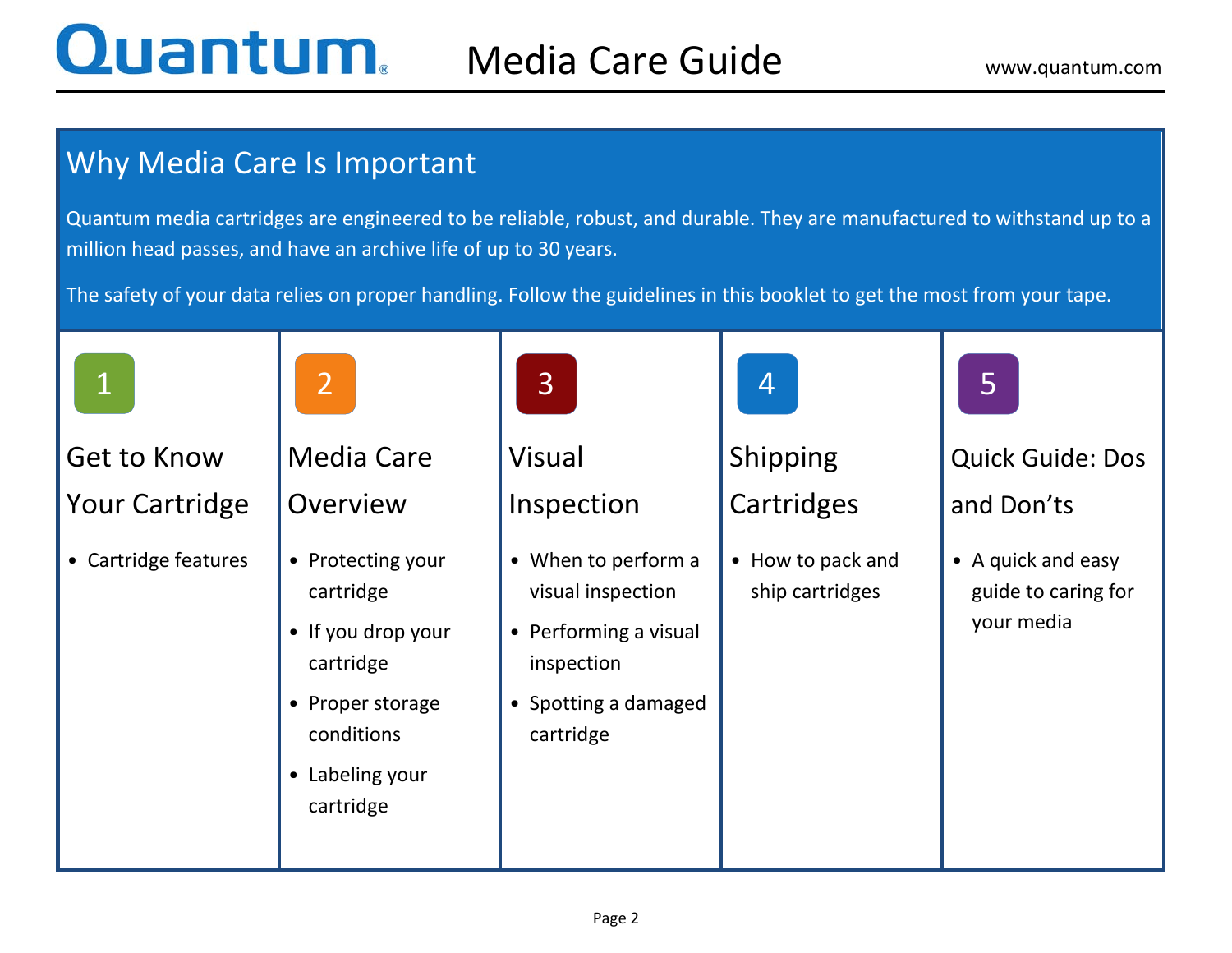## **Quantum.** Media Care Guide www.quantum.com

 $1.1$ 

### **Get to Know Your Cartridge**

### LTO Cartridge Features

**1. Tape Leader Pin** 

Metal pin connects with grabber arm to pull media from cartridge.

**2. Reel Lock**

Prevents media reel in the cartridge from spinning when the cartridge is not loaded in a drive. This ensures that proper media tension is maintained.

**3. Cartridge Hub**

Mechanical interconnect between the cartridge and the drive reel motor.

**4. Cartridge Door**

Provides access to the tape leader.

**5. Serial Number**

May be needed for identification purposes if you call for service.



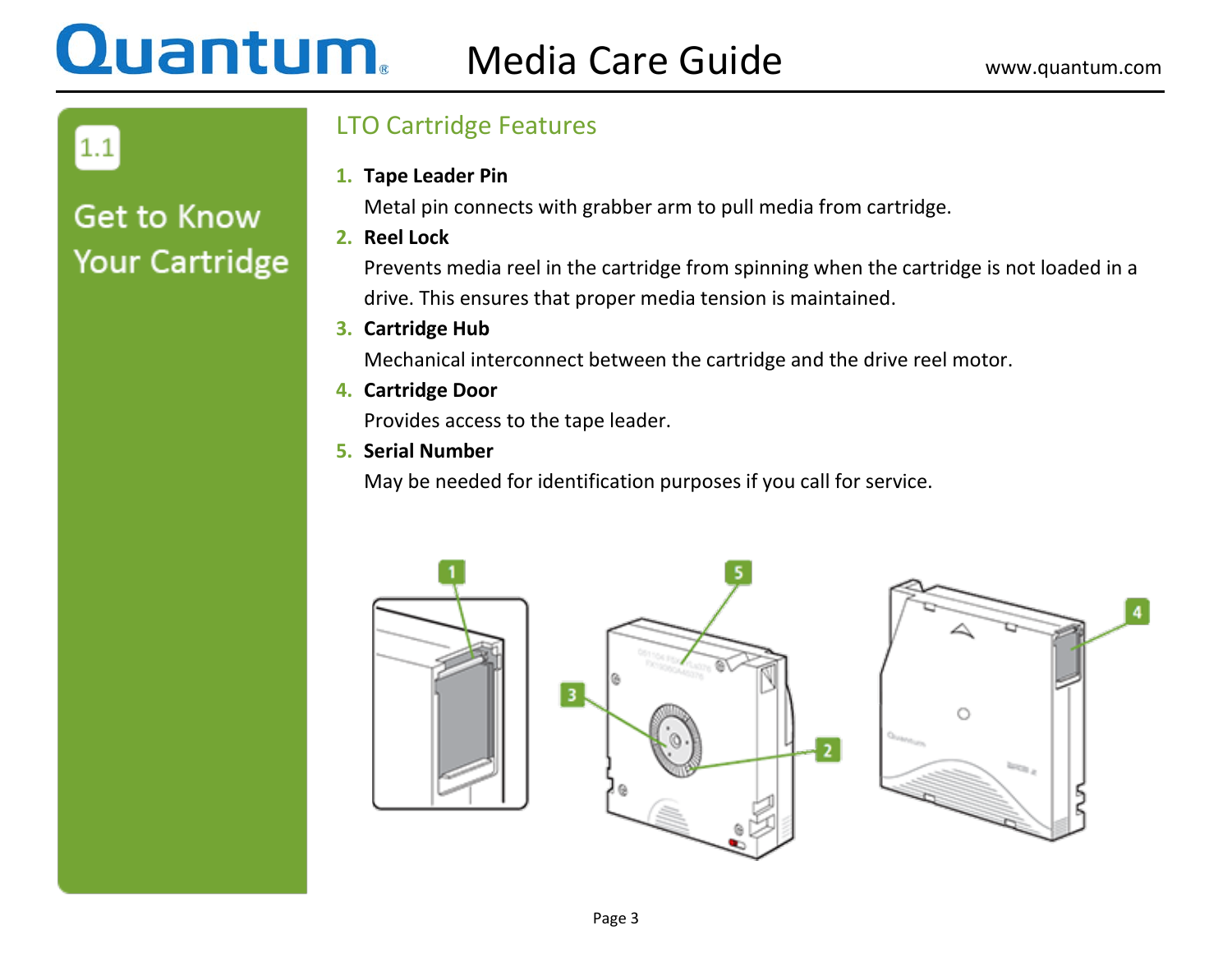## **Quantum** Media Care Guide www.quantum.com

 $\boxed{1.2}$ 

### **Get to Know Your Cartridge**

### Write Protect Switch

Prevents overwrite or erasure of data. You can change the position of the write protect switch at any time.



Slide indicator left to close the lock.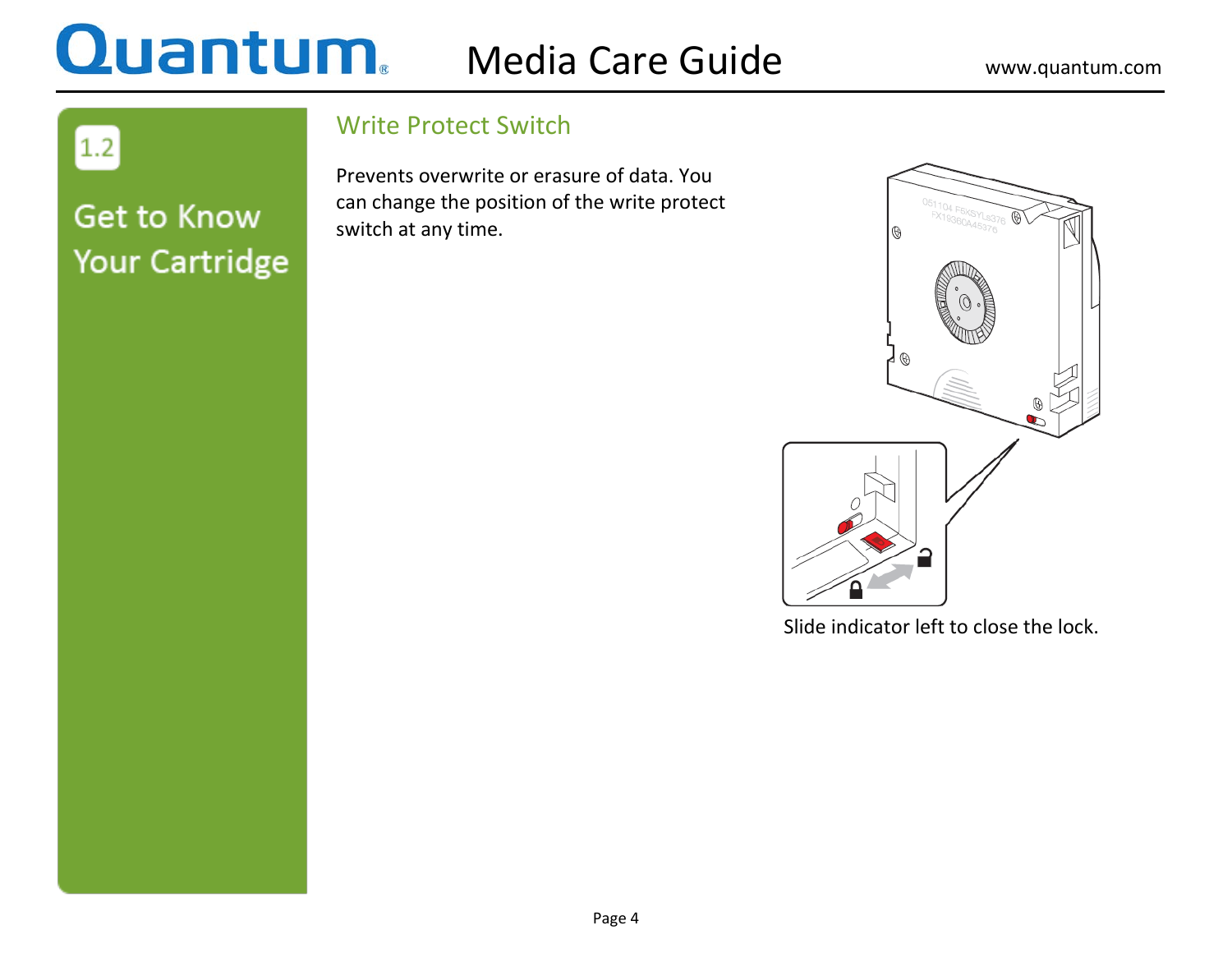## $2.1$

### **Media Care Overview**

### Protecting Your Cartridge



- Protect cartridges from shock, vibration, moisture, and magnetic fields.
- Keep cartridges in protective cases and store vertically when not in use.
- Ensure that no loose labels in the storage container stick to the bottom of the cartridge, covering the hub.
- Never touch the tape or tape leader. Dust and oils from skin can contaminate the tape, and affect performance.
- Avoid direct sunlight it can deform cartridge and ruin media.
- Allow cartridge 24 hours to adjust to the present operating temperature and humidity before use.

| <b>Proper Storage Conditions - LTO Tape</b> |                             |  |  |
|---------------------------------------------|-----------------------------|--|--|
| <b>Operational Storage</b>                  | 16 to 35° C (61 to 95° F)   |  |  |
|                                             | 20 to 80% relative humidity |  |  |
| <b>Archival Storage</b>                     | 16 to 25° C (61 to 77° F)   |  |  |
|                                             | 20 to 50% relative humidity |  |  |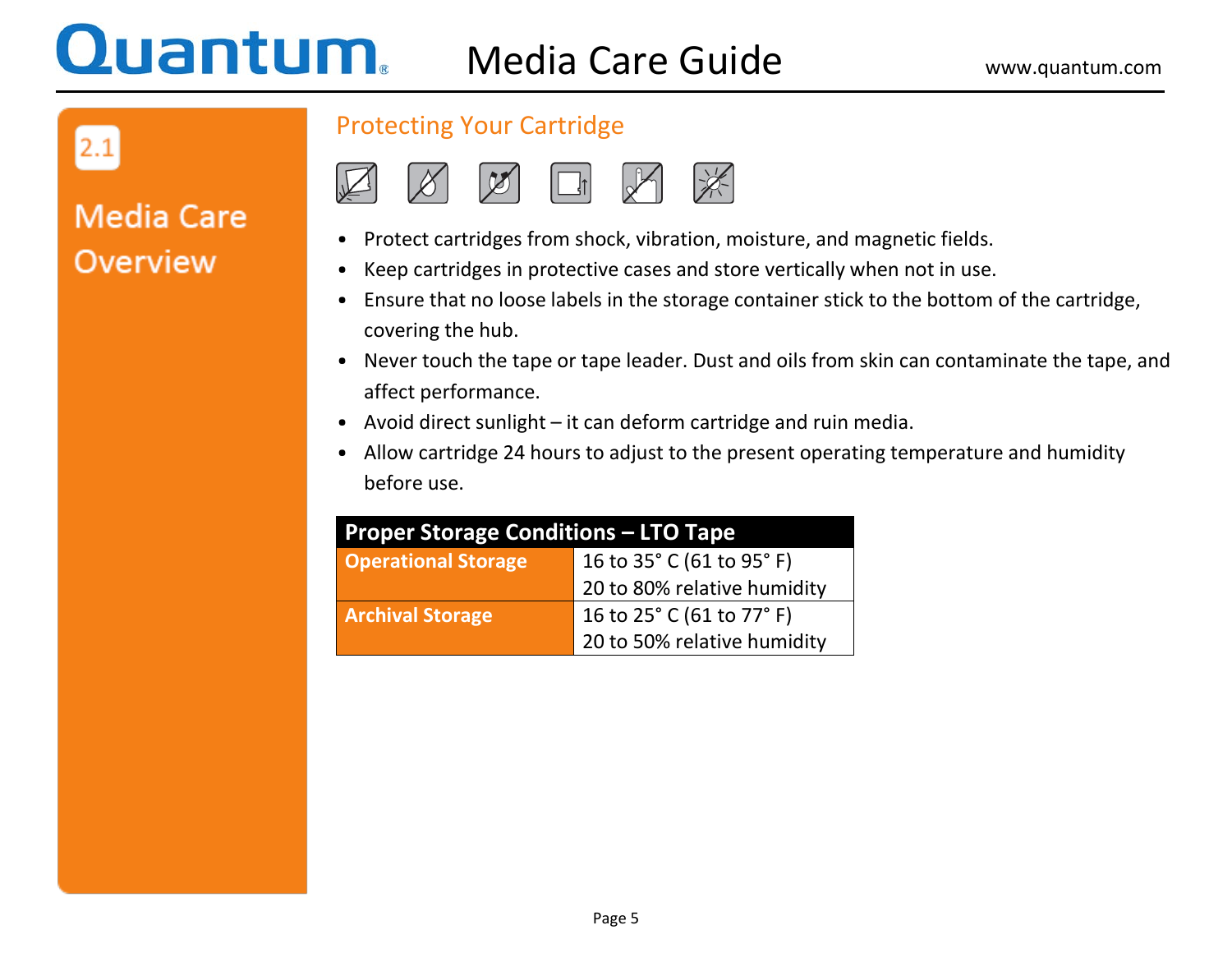### **Quantum.** Media Care Guide Www.quantum.com

2.2

**Media Care** 

**Overview** 

### If You Drop Your Cartridge

- Inspect case for any signs of cracks or protruding material.
- Open cartridge door to check for damage. See Section 4 Visual Inspection.
- If damage is present:
	- o Do not insert cartridge in tape drive.
	- o Discard, or contact the manufacturer.
- If cartridge appears usable, transfer data to a new cartridge, and discard the old one.

### Media Usage and Durability

- The usage and durability of your media is influenced by its care and handling as described in this document.
- Many of the newer drives monitor the usage of the media and will alert you as to when to replace a cartridge. Refer to your drive documentation for available alerts or software utilities.
- An LTO tape can sustain from 200 to 364 full file passes. The actual amount can vary, depending on drive wear, environmental factors, and media handling.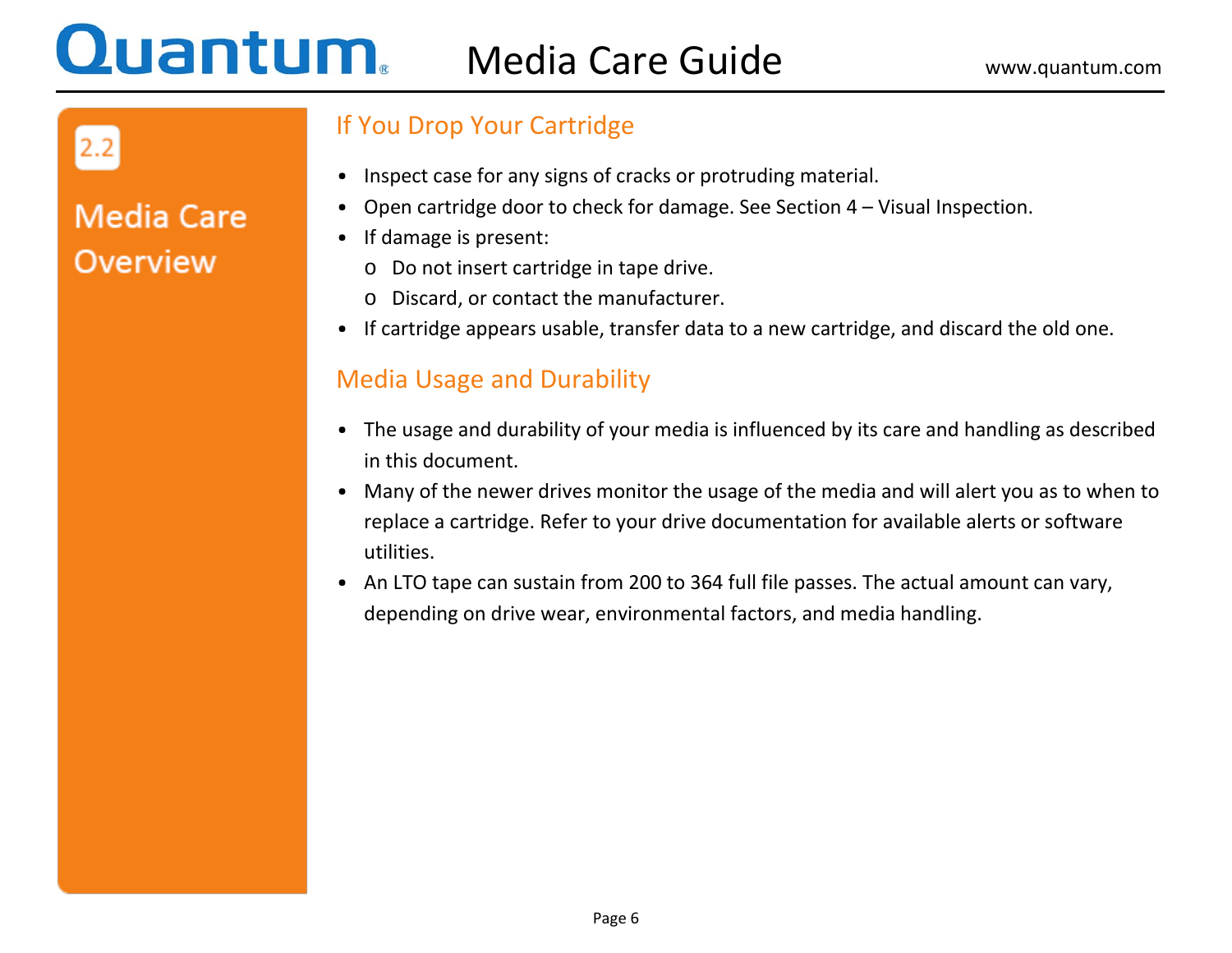## $2.3$

### **Media Care Overview**

### Labeling Your Cartridge



- Use the Quantum-provided labels with your cartridge. Never use non-standard adhesive labels or sticky notes.
- Use barcode labels designed specifically for your cartridge.
- To avoid drive and cartridge damage, make sure only one label is stuck to the designated label area of the cartridge. Multiple labels may cause jamming.
- Do not write directly on the cartridge.
- Write in pen, not pencil. Pencil can contaminate the tape path. Never use a grease pencil to write on the label, or write directly on cartridge.



Stick ONLY one label in the indented area on the back of the cartridge.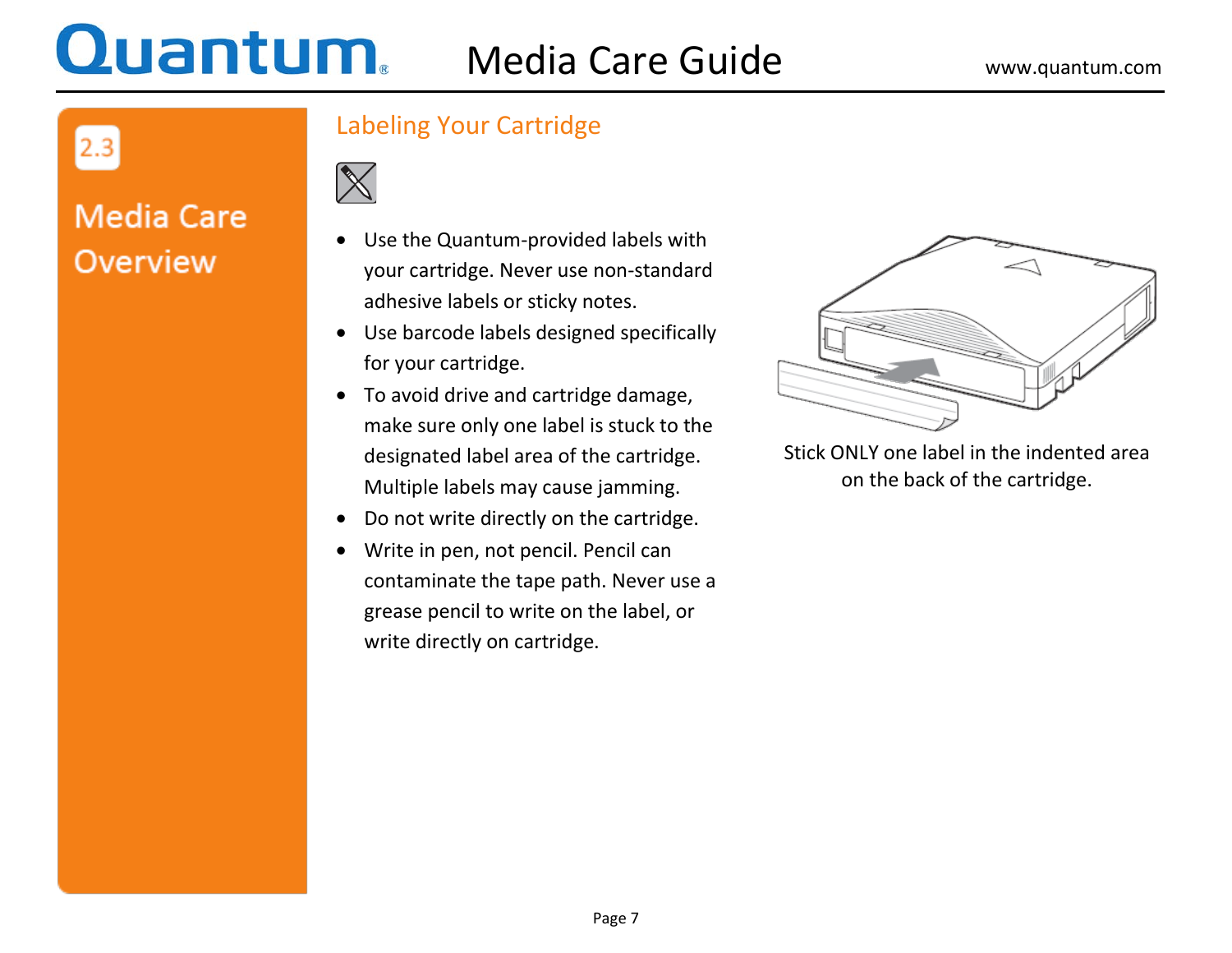## $3.1$

### **Visual** Inspection

### When to Perform a Visual Inspection

- Each time a tape is loaded or changed.
- When a tape cartridge is dropped or subjected to a hard physical shock.
- When a shipment of tapes shows any signs of shipping damage.
- If the drive becomes inoperable after loading a tape.
- If a drive error occurs, inspect the current and previous cartridges used in that drive.

### How to Perform a Visual Inspection

- Complete all the inspection steps listed below.
- Except where noted, data from damaged cartridges should be copied to a new cartridge (if possible) and **the damaged cartridge should be retired**.



Inspect the protective case for cracks, chips, distortion, or other signs of damage. If the case is damaged the cartridge may be damaged as well.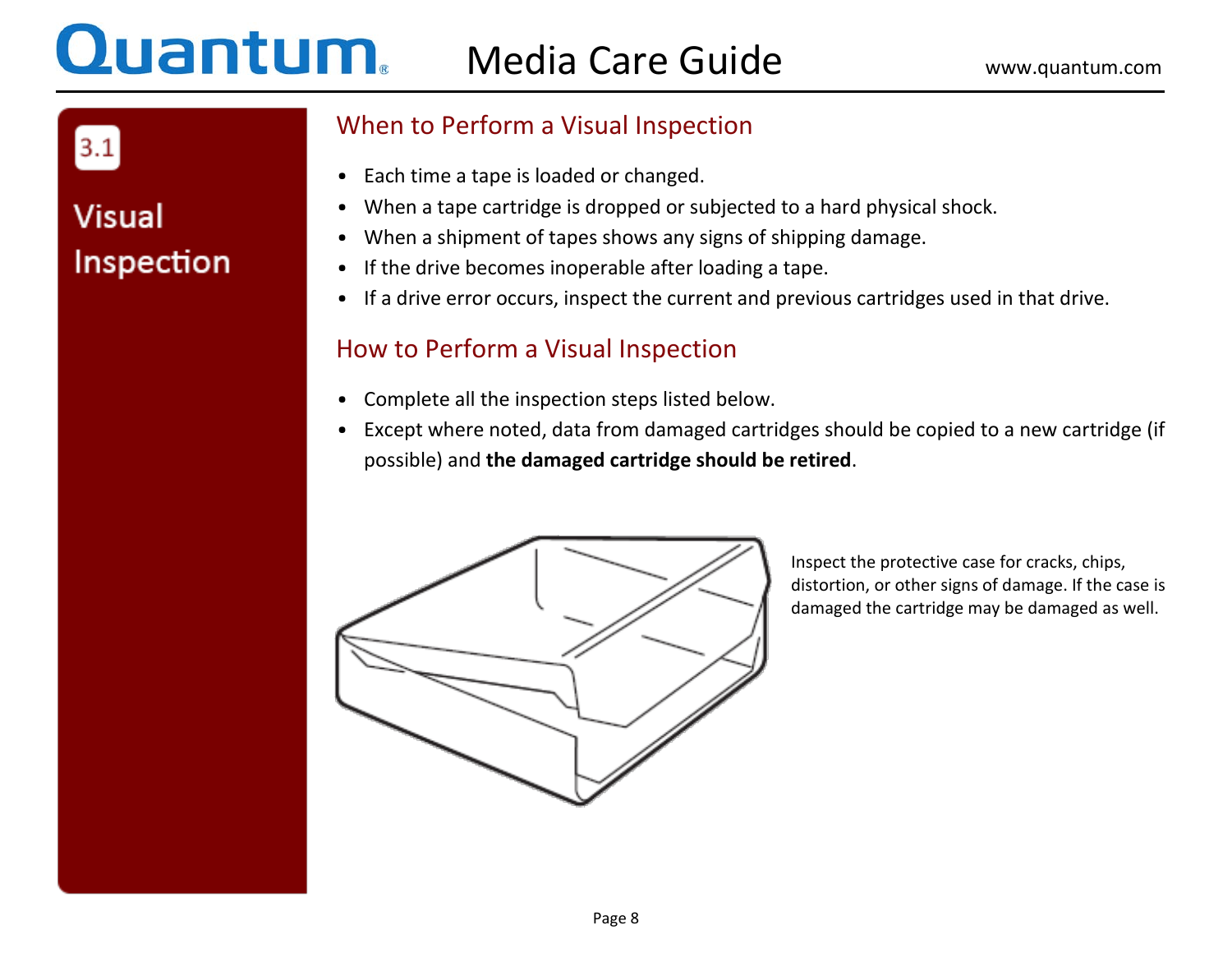# **Quantum.** Media Care Guide www.quantum.com

 $\boxed{3.2}$ 

**Visual** 

Inspection

### External Cartridge Inspection



#### **Cartridge**

Inspect the exterior of the cartridge for chips, cracks, dents, or missing screws. Inspect the seam around the circumference of the cartridge for separation.



### **Shake the Cartridge**

Gently shake the cartridge, listening for rattles or loose pieces.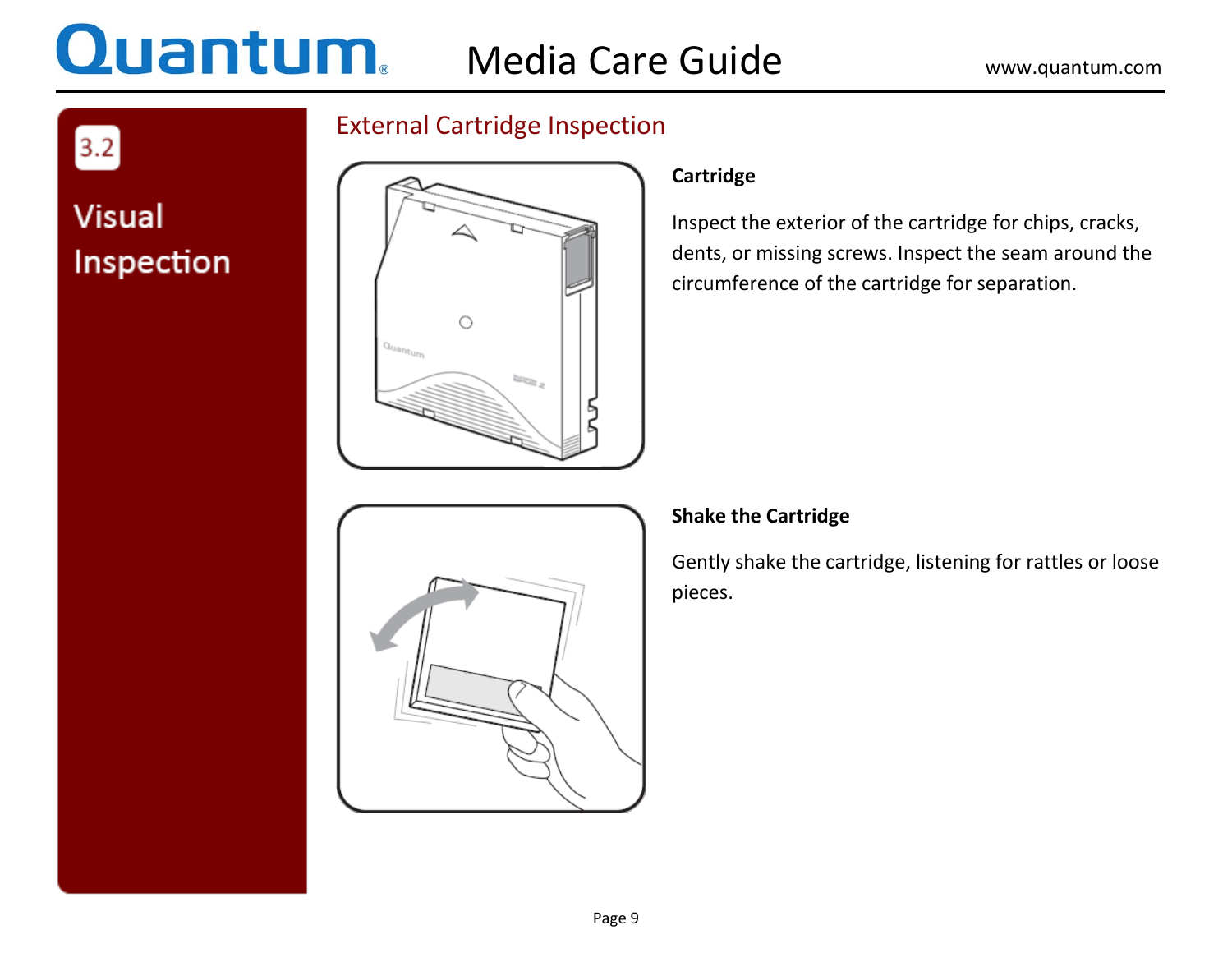$3.3$ 

**Visual** 

Inspection

### External Cartridge Inspection



### **Cartridge Hub and Reel Locks**

Confirm that the spring-loaded hub on the bottom of the cartridge is centered. Press the hub. It should spring back if it is operating properly. Operation of the reel locks may release the hub and re-center. Check that the reel locks are visible and out. The hub should not turn.



#### **Write-Protection Switch**

Move the switch. It should be able to snap into writeprotected and write-enabled modes. Note: the cartridge can be used even if the write-protection switch can't be moved. If it's locked in the write-protected position, the cartridge can be used in read-only operations. If the switch is locked in the write-enabled position, the cartridge can be used for both read and write operations.

Page 10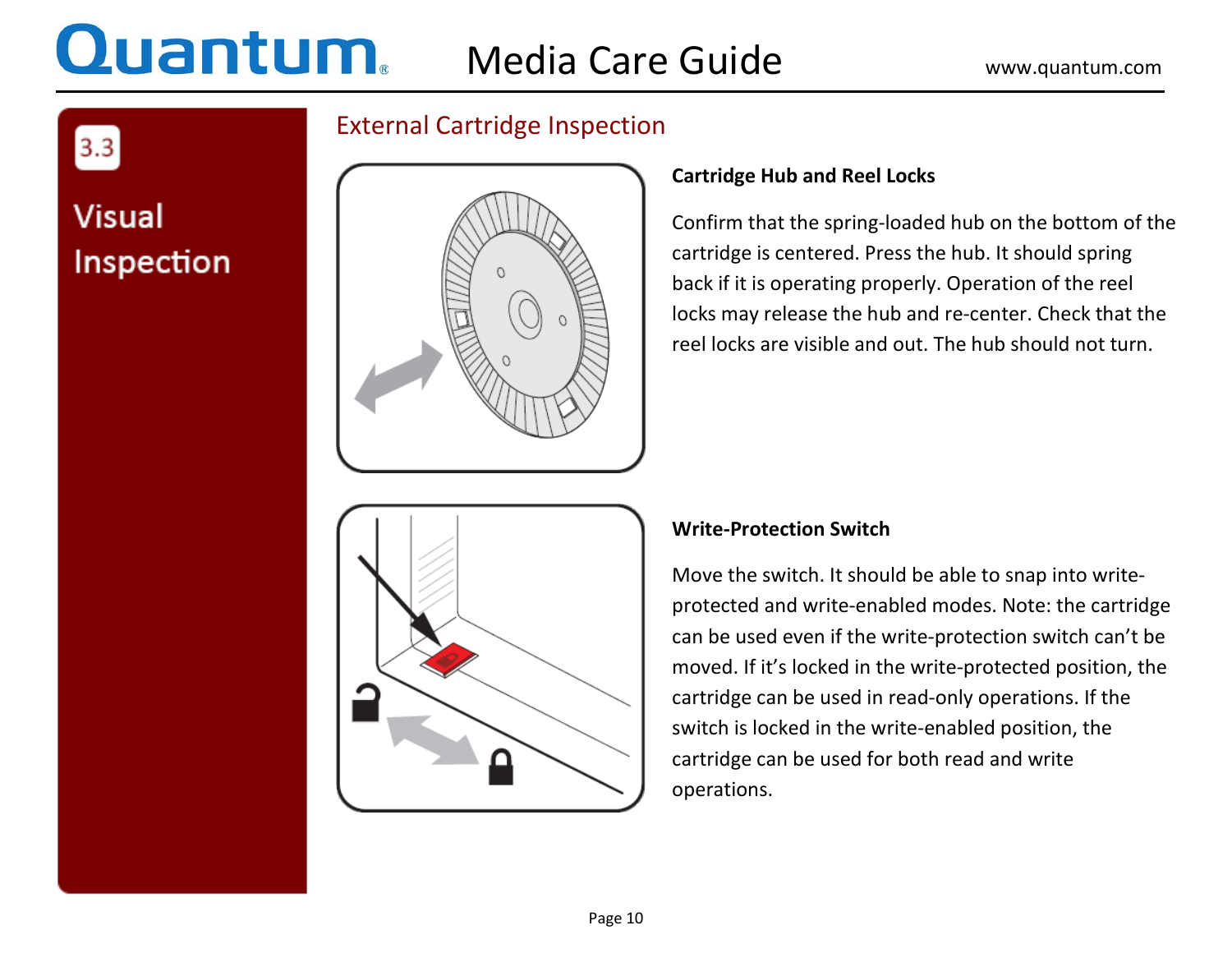# **Quantum** Media Care Guide www.quantum.com

 $3.4$ 

**Visual** 

Inspection

### Cartridge Door and Leader Inspection



### **Cartridge Door**

Ensure the door is movable and springs closed when released.



### **Tape Leader Pin Missing**

Check that the leader pin is securely held by both clips. A missing leader pin may indicate a broken tape.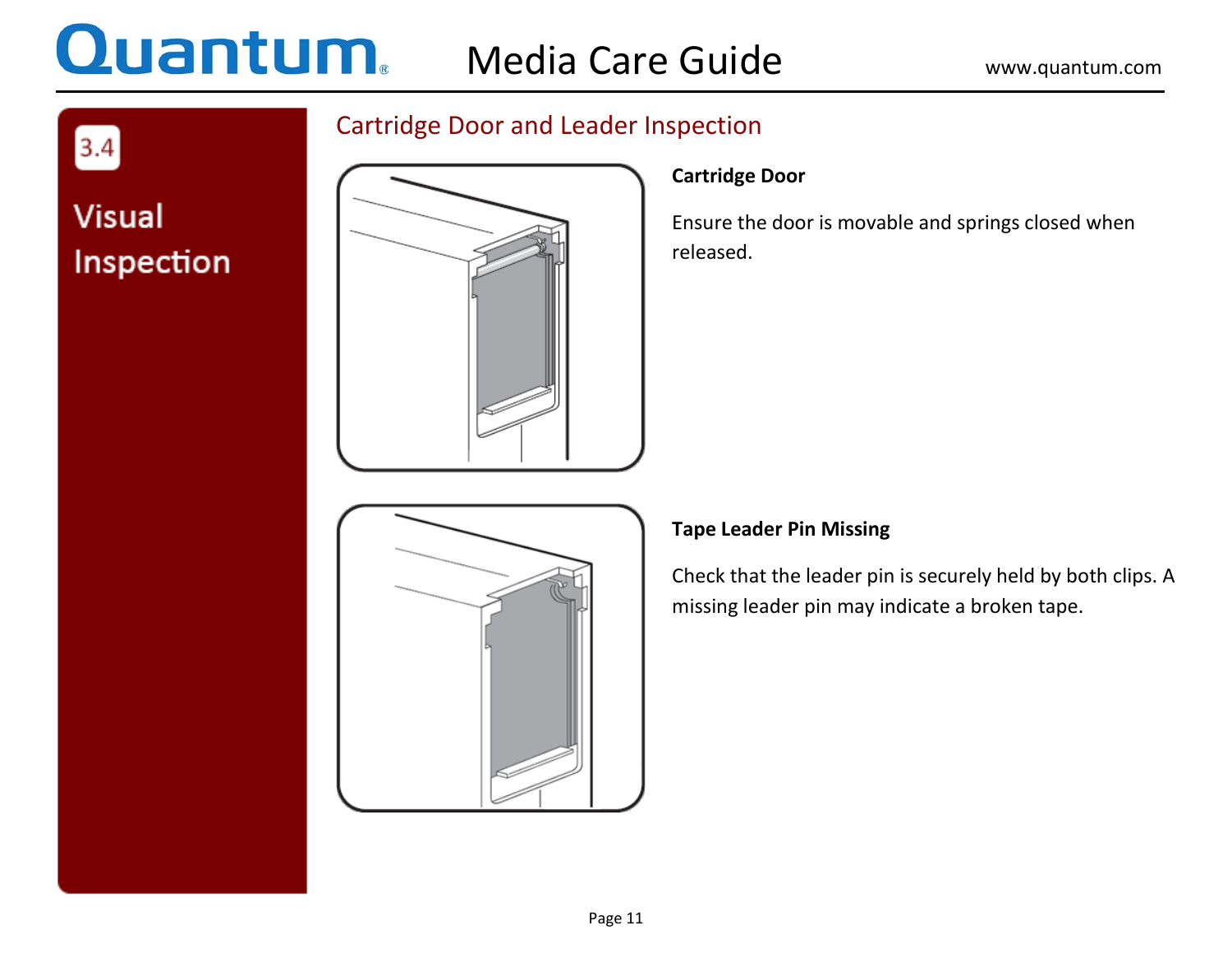## **Quantum.** Media Care Guide www.quantum.com

### Cartridge Door and Leader Inspection



### **Tape Leader Pin Dislodged**

The leader pin will damage the cartridge case if it is not securely held by its clip, and it is misaligned. This could split the cartridge along its seam.

## **Visual** Inspection

 $\boxed{3.5}$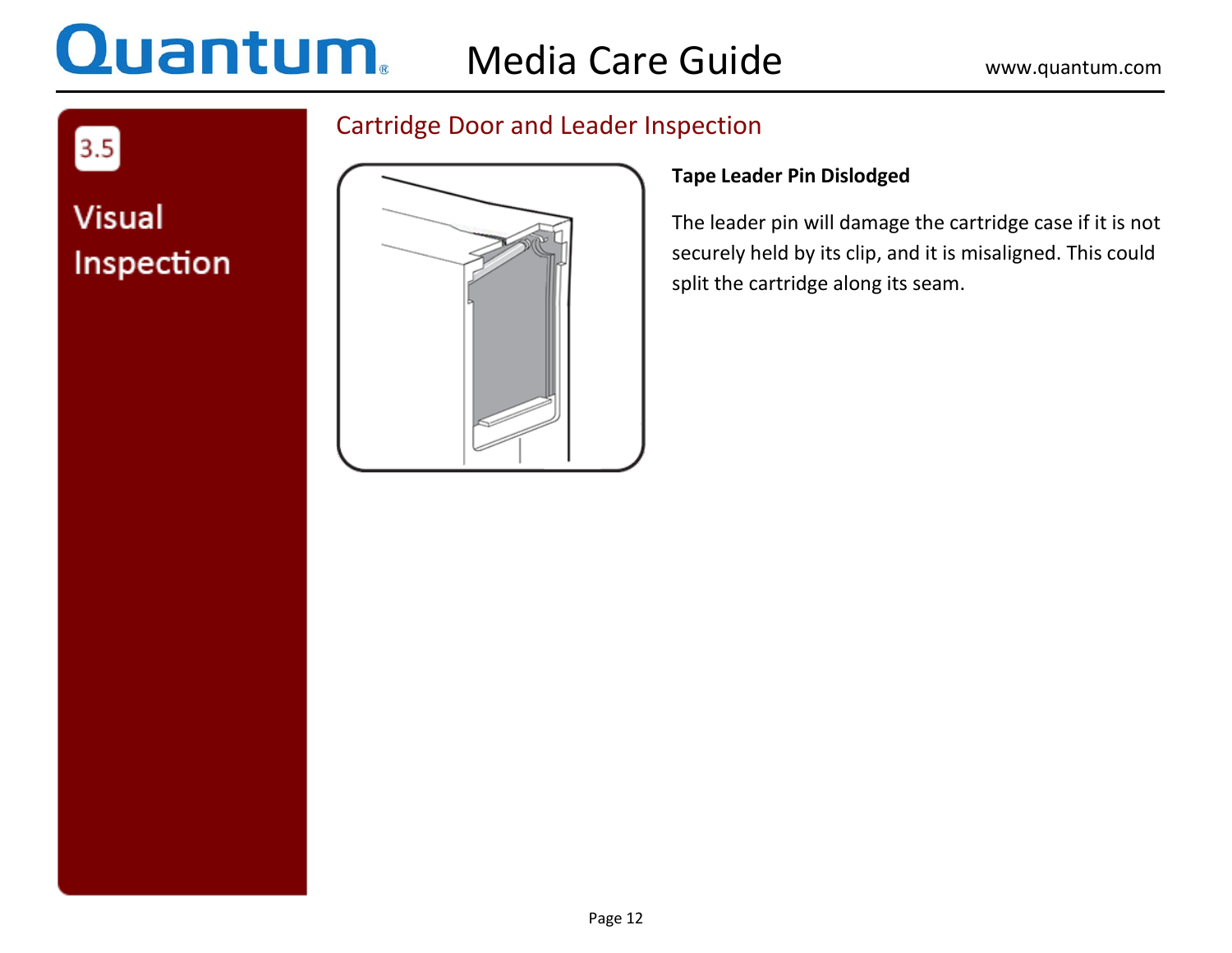### Quantum Media Care Guide Www.quantum.com

4.1

### **Shipping Cartridges**

### How to Pack and Ship Cartridges

Note: This procedure assumes you DO NOT have the original packaging the cartridges were shipped in. If the original packaging will be used, ensure any empty space created by removed cartridges is filled with bubble wrap to prevent the shipped cartridges from shifting inside the box.

### **Do Not Use the Following Shipping Materials:**

Air pillows, peanut packaging, oversized boxes, standard flat boxes (e.g. FedEx boxes)

#### **Wrap Each Cartridge Properly**

2' x 2' sheets of bubble wrap, 1" thick

### **Use the Correct Shipping Box**

Small box: 10" x 6" x 6" (Holds one cartridge ONLY). Large box: 14" x 10" x 6" / multiple cartridge box (Holds three cartridges ONLY). Do not ship fewer than three cartridges.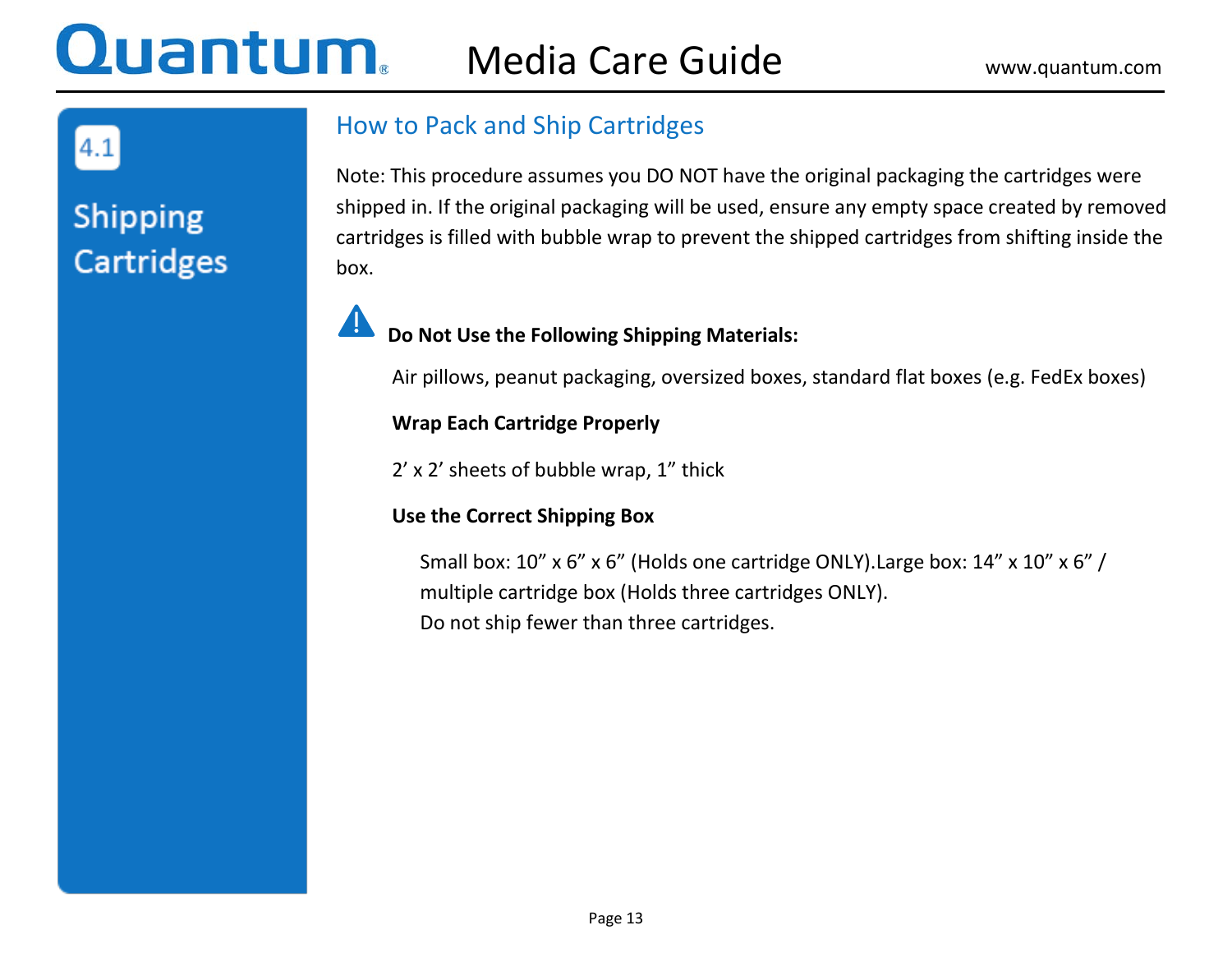## Media Care Guide Www.quantum.com

4.2

### Shipping **Cartridges**

### Packing Single or Multiple Cartridges

| # of Cartridges | <b>Bubble Wrap</b>                    | # of Boxes                 |  |
|-----------------|---------------------------------------|----------------------------|--|
| 1               | 1 sheet                               | 1 small box                |  |
| $\overline{2}$  | 2 sheets                              | 2 small boxes              |  |
| 3               | 3 sheets                              | 1 large box                |  |
| 4               | 4 sheets                              | 1 large box, 1 small box   |  |
| 5               | 5 sheets                              | 1 large box, 2 small boxes |  |
| $6+$            | Ship in multiple boxes in combination |                            |  |
|                 | using the above guidelines.           |                            |  |



 Orient tapes vertically in the shipping box. Fill air space in large-sized boxes.

 $\blacktriangle$